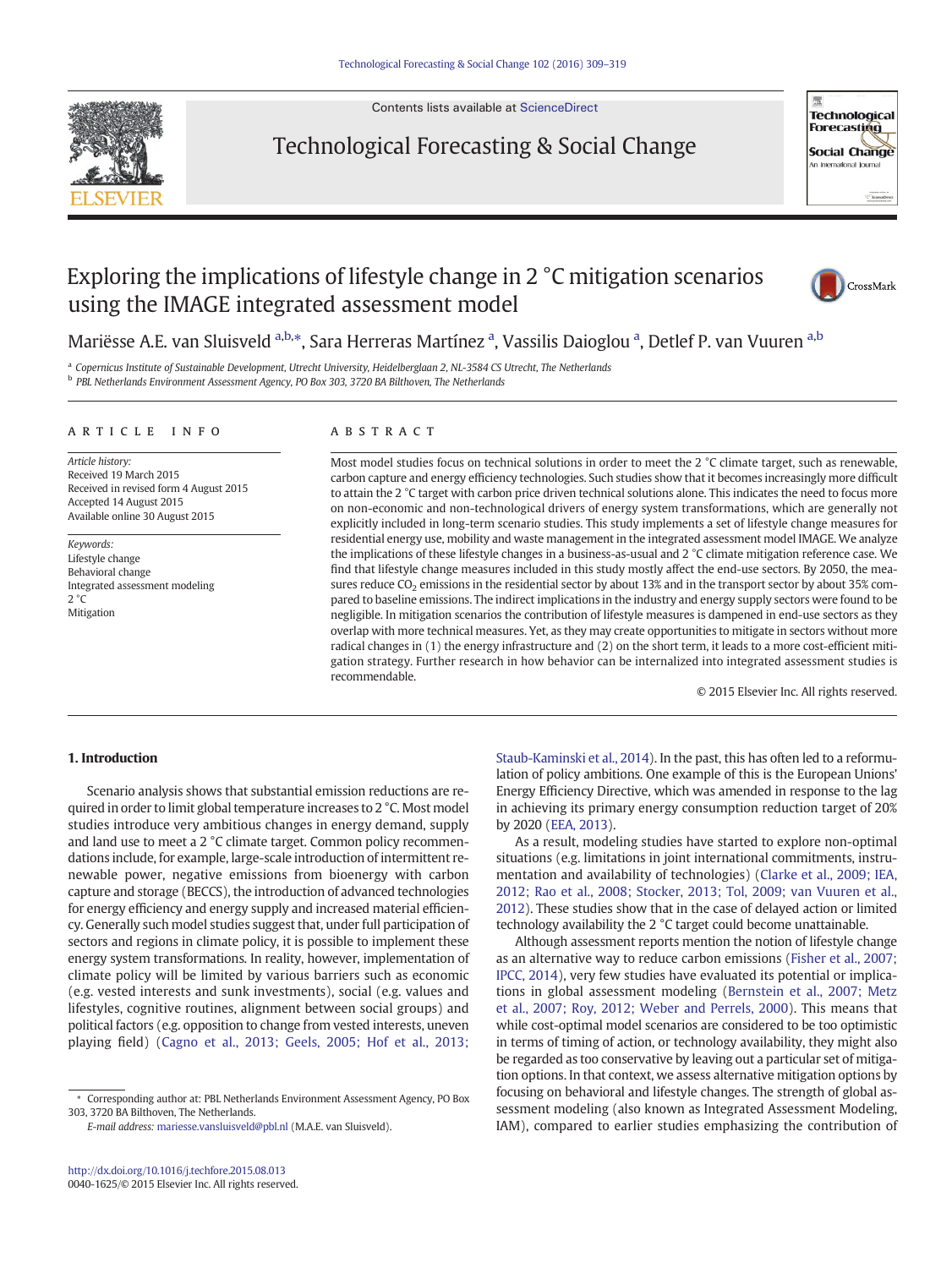lifestyle change, is that it allows analyzing the interactions of lifestyle changes with other, technical, measures.

Thus, the aim of this study is to explore the implications of lifestyle change in an Integrated Assessment Model (IAM)-based mitigation scenario and to highlight the strengths and limitations of energy demand modeling. An integrated assessment approach allows for the quantitative assessment of system impacts and the interaction between subsystems. To this respect we contribute to the aim by exploring the following research questions:

- How can lifestyle and lifestyle change be included in an integrated assessment model?
- How much could a set of lifestyle changes contribute to achieving 2 °C climate targets, given the interaction with other measures?

In Section 2 we will address the research boundaries and introduce a framework of lifestyle change measures. [Section 3](#page-4-0) discusses scenario results, followed by contextual limitations in [Section 4](#page-6-0). [Section 5](#page-8-0) presents the overall conclusions of the study.

# 2. Methods and materials

#### 2.1. Modeling framework

In order to explore the potential and implications of behavioral and lifestyle change, we apply the Integrated Model to Assess the Global Environment (IMAGE) modeling framework [\(Stehfest et al., 2014\)](#page-10-0). The IMAGE framework is an integrated assessment tool that is applied to study long term dynamics of global change in the energy and land system. The framework consists of various system-dynamic submodels, such as, among others, the energy model TIMER (Section 4.1 in [Stehfest et al., 2014](#page-10-0)), coupled to the climate policy model FAIR(SiMCaP) (Section 8.1 in [Stehfest et al., 2014](#page-10-0)) and the land use model IMAGE [\(Stehfest et al., 2014](#page-10-0)):

- Within the energy model TIMER, the annual demand and supply of different energy carriers is described for a set of 26 world regions. Changes in energy demand within the available sectors (industry, transport, residential, services, non-energy and other) are related to structural changes, autonomous and price-induced changes in energy intensity and price-based fuel substitution. Several submodules of TIMER simulate the various demand sectors in more detail, such as TRAVEL for passenger travel [\(Girod et al., 2013\)](#page-9-0), REMG for household energy use [\(Daioglou et al., 2012\)](#page-9-0) and NEDE for the non-energy (petrochemical) sector [\(Daioglou et al., 2013](#page-9-0)). The market share of energy carriers or technologies used is determined by a multinomial logit (MNL) function, accounting for differences in relative costs and preferences per option [\(Van Vuuren et al., 2011](#page-10-0)).
- The FAIR model calculates the difference between baseline and global emission pathways using a cost-optimal approach involving regional marginal abatement cost (MAC) curves and combined with the SiMCaP pathfinder module uses an iterative procedure to find multigas emission pathways that correspond to a predefined climate target ([Van Vuuren et al., 2007\)](#page-10-0).
- The land use model of IMAGE represents the use of land for food, timber and fuel productions in relation to alternative uses of land for natural ecosystems. The area that is required could be influenced on the one hand by changes in demand and on the other by different production systems (yields).

# 2.2. Lifestyle-change measures in integrated assessment modeling

Changes in lifestyle can be expressed in changes in energy demand either through more (1) physical efficiency boosting actions or (2) curtailment measures [\(Gardner and Stern, 2008; Gutowski](#page-9-0) [et al., 2008; von Borgstede et al., 2013](#page-9-0)). In this study we zoom in on curtailment measures as people are found to be more likely to carry out environmentally friendly behavioral changes with low cost and low efforts than others ([Steg, 2008\)](#page-10-0). Moreover as energy efficiency improvement measures overlap with technological improvements already included in the model, we exclude these measures here.

Global Integrated Assessment Models (IAMs) generally do not explicitly model individual decision making. Instead, various proxies are employed to internalize some degree of behavioral variation. In the IMAGE framework the following elements represent some of the decision-making processes:

- Many decisions in the model are represented by (multinomial) logit functions that assign large market shares to attractive (low costs for the service) options and small or no market share to unattractive (expensive) options. This equation embeds decisive heterogeneity in the model. The market shares are determined by logit parameters simulating price sensitivity, hence imposing a certain price-elastic preference order.
- Related to the previous bullet, in evaluating the attractiveness of different options the multinomial logit equations not only include energy prices but also other factors representing consumer preferences or governmental policies in so-called 'preference' or 'premium' factors [\(De Vries et al., 2001\)](#page-9-0). Preference factors seek to represent a wide variety of empirically unquantifiable (market) externalities;
- Regional diversity is accounted for through calibrating on differences in energy demand per region, e.g. refrigeration energy use is explicitly different in the USA than for other regions, whereas floor space per capita is significant lower in Japan [\(Daioglou et al., 2012](#page-9-0));
- In some cases constants are applied that represent a certain exogenous trend within the model (e.g. fixed vehicle occupancy rates, discount rates, and lifetimes).

There are several ways to analyze the impact of behavioral change in the model. As explained further, we look at a set of identified lifestyle change measures. The impact of these measures can be included in IMAGE by changing the existing parameterization. This includes:

- (1) Adjusting the (multinomial) logit parameters to change the preference order for specific choices (e.g. transport mode);
- (2) Allowing regional energy demand parameters to converge to a top performing region;
- (3) Capping parameters to a certain value (e.g. ownership rates can be fixed to (or abolished from) current day ownership rates).

# 2.3. Framework of lifestyle change measures

For the purpose of energy demand modeling we consider lifestyle change as an activity that is manifested in the housing and transport domains, including end-of-life considerations [\(Bedford et al., 2004;](#page-9-0) [Daioglou et al., 2012; Girod et al., 2013; OECD, 2008\)](#page-9-0). Below we describe the lifestyle change measures that have been selected from literature and how these are translated into the IMAGE integrated assessment framework.

#### 2.3.1. Household domain

In the household domain, lifestyle measures can be identified with respect to space heating, water heating, appliance use and waste management.

#### 2.3.1.1. Space heating

- Reducing demand for cooling and heating
- The most common climatic indicator of the demand for heating and cooling services is the degree day (in °C/year). The degree day describes the number of degrees above or below a certain desired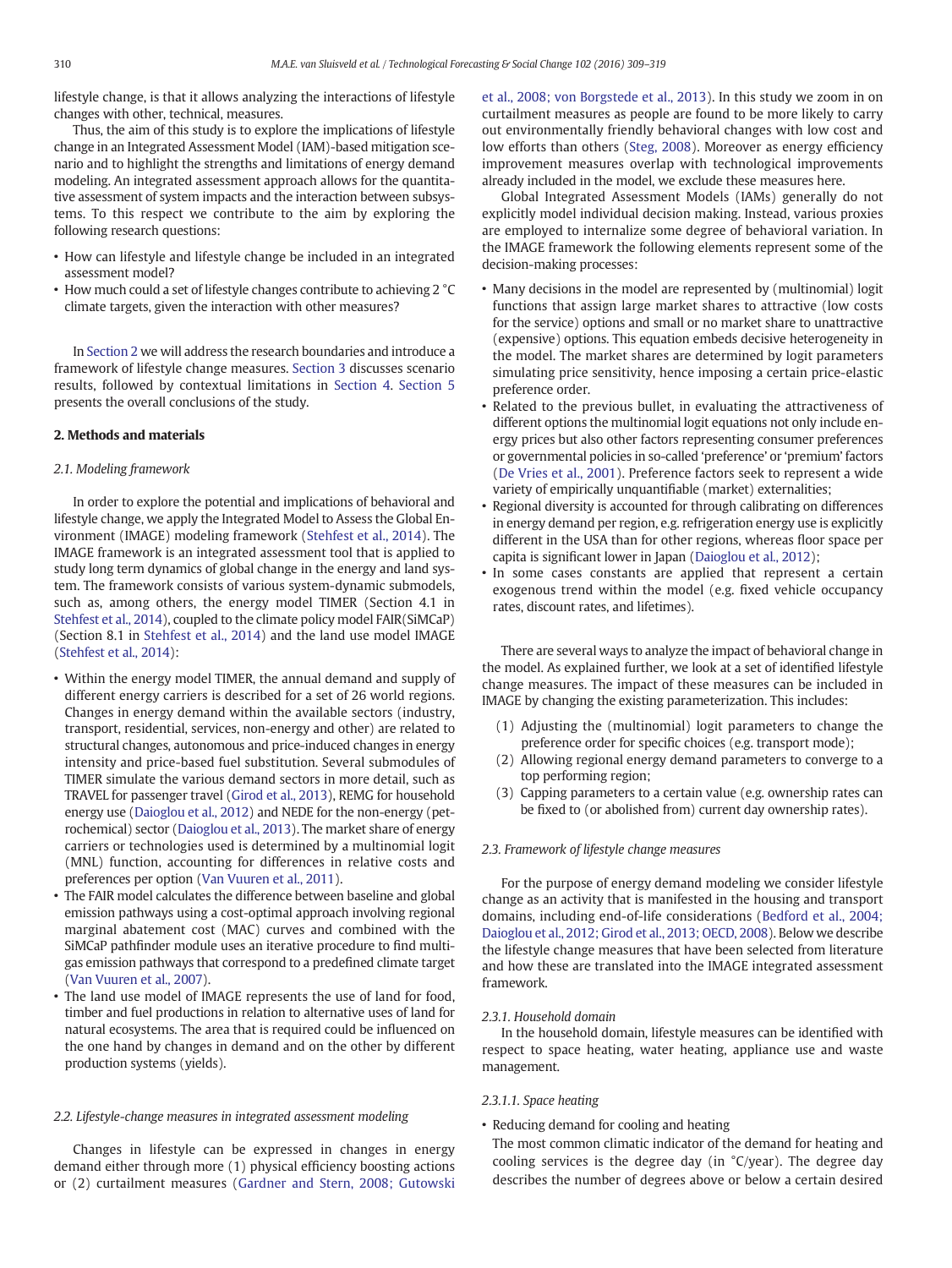temperature over an entire year (which may vary for heating and for cooling) [\(Isaac and van Vuuren, 2009](#page-9-0)). We assume a behavioral change in which a user accepts a difference to the desired (room) temperature by adapting the base temperature of 18 °C by 1 °C downwards (for space heating) or 1 °C upwards (for space cooling).

# • Capping household dimensions

For most developed countries, larger dwelling sizes (0.7% increase in energy demand per annum) and lower occupancy rates (0.5% increase in energy demand per annum) have tended to drive up energy demand for space heating, offsetting reductions achieved through efficiency gains [\(IEA, 2008](#page-9-0)). Hence, limiting home size has been suggested as a measure in literature ([Dietz et al., 2009](#page-9-0)). To approach this lifestyle change, we assume that with increasing affluence, the increase of floor space per capita is limited to 2010 levels of a representative developed region (EU). This scenario also explicitly differentiates between urban and rural regions, of which the values are set at 40 m<sup>2</sup>/cap for urban households and 50 m<sup>2</sup>/cap for rural households (allowing regions with greater values to converge within a decade) [\(IEA, 2004](#page-9-0)). The measure can also be seen as a limitation to the heated and/or air conditioned surface area in homes.

# 2.3.1.2. Water heating

• Reduced use of heated water

Heating water uses about a third of the annual gas used for space heating in high-income areas ([Goodall, 2010\)](#page-9-0), and is mainly done for activities such as, among others, showering and cleaning. With an assumed average of 8 minutes a day to shower, we assume a reduction of shower time of 2 minutes to reduce the energy needed for heating water. We apply a correction factor in total energy demand for water heating based on an estimate calculated from literature. With an estimated water throughput of 15 L/min ([Wright, 2011\)](#page-10-0), a required temperature elevation of 50 °C, and a 0.0011 kWh/L energy consumption per degree of water heating ([Goodall, 2010\)](#page-9-0), on average, this could lead to a 25% energy reduction.

# 2.3.1.3. Appliance use

• Reduced rate of appliance ownership per household

In developed regions, large appliances such as refrigerators, freezers, washing machines, dishwashers and televisions account for about 50% of household electricity consumption in appliances [\(IEA, 2008](#page-9-0)). An important driver of appliance energy use is the rate of ownership. We limit maximum ownership rates for major domestic appliances and entertainment devices to the present maximum ownership rates, which would have increased over time otherwise. For tumble dryers we assume they are gradually phased out over the decade.

• Switch off standby mode

Between 3% and 13% of residential electricity use in high-income regions can be attributed to standby power consumption ([de Almeida](#page-9-0) [et al., 2011; EEA, 2005\)](#page-9-0). Specifically office equipment (such as information and communication technologies) and entertainment devices (such as consumer appliances) have the largest share in standby energy demand [\(de Almeida et al., 2011](#page-9-0)). We assume an appliance standby energy use as listed in LBNL [\(Lawrence Berkeley National](#page-9-0) [Laboratory, 2013\)](#page-9-0), and deduct this from the total average energy consumption per appliance category as described in [Daioglou et al.](#page-9-0) [\(2012\).](#page-9-0)

• More efficient or smarter use of appliances

A number of energy-conscious behavior options can be considered for appliances, such as choosing different wash temperatures, maximizing washing load per cycle, switching off the oven or the hotplates before the end of a cooking period, locating 'cold' appliances wisely (e.g. not near an oven), cooling hot food before storing or thawing food in the refrigerator and keeping it filled up (or limit the use 'over-dimensioned' appliances) [\(Geppert and Stamminger, 2010; Lucon et al.,](#page-9-0) 2014; Wood and Newborough, 2003). Due to varying reduction potentials in the various measures (see for an overview [Geppert and](#page-9-0) [Stamminger, 2010; Lucon et al., 2014](#page-9-0)), we assume the best available technology (BAT) energy consumption for technology functions as a proxy for possible reduced energy demand per appliance category [\(Goodall, 2010; Lawrence Berkeley National Laboratory, 2013](#page-9-0)).

# 2.3.1.4. Waste management

• Reduced demand for consumer plastic

Waste management is expected to be an increasing challenge, as the generation of municipal waste is projected to increase within the OECD regions [\(OECD, 2008\)](#page-9-0). Reusing plastic bags or using durable plastic products rather than disposables could reduce the total volume of municipal waste. This measure is implemented by reducing the intensity of useful energy demand in the industry and non-energy sectors to represent reduced material processing. We reduce the energy intensity of demand for the ethylene sector with 15-20% to depict reduced energy demand for plastics production. This in turn reduces the demand of primary energy to be used as feedstock, but also process energy in the form of heat and electricity.

• Plastic waste recycling

In order to assess possibilities of material efficiency improvement throughout the lifecycle of non-energy products (such as recycling and incineration with electricity generation), we also account for possible routes of post-consumer plastic waste (PCW). It is assumed that 50% of plastic production can be collected as PCW and recycled. The volume of PCW undergoing mechanical recycling is capped at 30% in order to account for decreased material properties (downcycling), the remaining PCW undergoes chemical recycling processes.

# 2.3.2. Transport domain

In the transport domain, there are various lifestyle measures related to curtailment. Here, we discuss reduced vehicle use and a mode shift to public transport.

• Reduced vehicle use

As described in [Schäfer and Victor \(2000\)](#page-10-0) and [Schäfer et al. \(2009\)](#page-10-0), individuals reserve a fixed proportion of income for traveling (travel money budget, TMB), which increases with economic growth and analogous rising motorization rate (number of light duty vehicles per 1000 inhabitants). The TMB increases till saturation is reached at 10–15% in (high-income) motorized regions, as opposed to 3–5% in non-motorized (developing) regions. In order to dampen the increase of motorization (e.g. representing car sharing or carpooling), we cap the TMB to the reported value for Japan (7%) which is the lowest reported value in literature for a developed region.<sup>1</sup> We allow the model to adjust to this value over an interval of a decade. Moreover, to slow down the decrease in vehicle occupancy with rising income, we introduce an income elasticity of −5% for all transport modes [\(Girod et al., 2013](#page-9-0)). • Mode shift to public transport

Despite limiting the available TMB, the continuous increase of income leads simultaneously to a higher preference for faster modes. To

 $1$  Driven by an exceptional large share of public high-speed transport in Japan, due to e.g. the Shinkansen high-speed railway ([Schäfer and Victor, 2000\)](#page-10-0).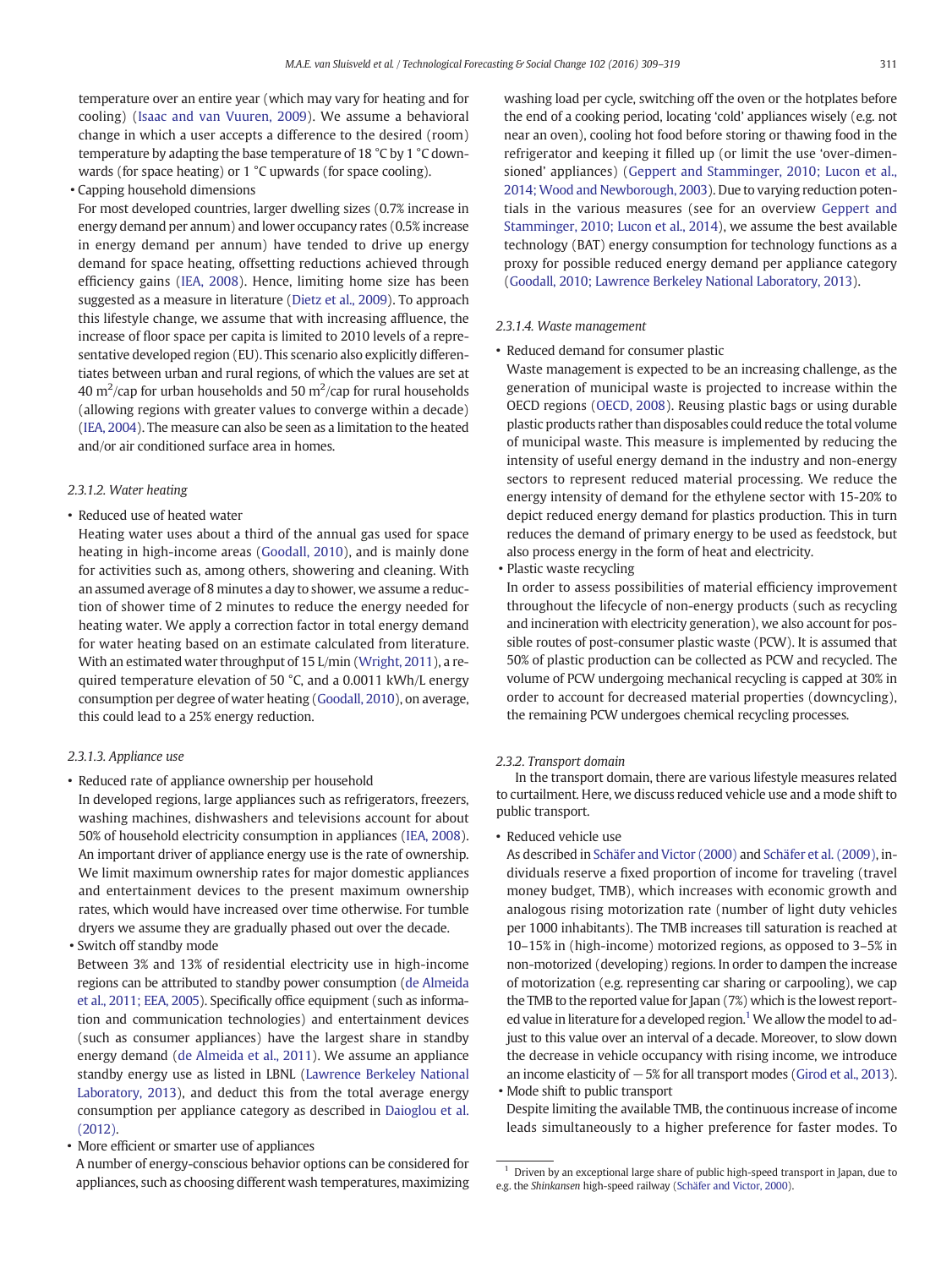reduce high-impact traveling we influence the mode split by differentiating non-monetary preferences per mode, in favor of the bicycle and railway transportation, similarly to [Girod et al. \(2013\).](#page-9-0) Moreover, to correspond with the increase in the preference for slower modes, we allow an additional 0.5 minute per year on the traveling time budget (TTB).

Table 1 summarizes the measures that have been implemented in the IMAGE model framework. The introduced lifestyle changes include actual or estimated changes in energy demand as reported in literature. As some measures are only qualitative prescriptions (e.g. downsizing your home) we translate these into the model by using historical and regional best practices already included in the model. We also distinguish between measures that can take immediate effect and those that require an adjustment from the current situation.

# 2.4. Scenario design

For this study we introduce four different scenarios to analyze the implications of lifestyle change in a 2 °C scenario and an integrated assessment context (see Table 2).

- 1) The baseline scenario (Baseline) is a stylized scenario assuming business-as-usual without detailed assumptions on planned (regional) climate policy. Projections for GDP growth rates stem from the OECD Environmental Outlook ([OECD, 2010](#page-9-0)) which describes an average annual global growth rate of 3.5% between 2010 and 2050. Population assumptions are based on the United Nations population prospects ([UN, 2008\)](#page-10-0), in which the global population reaches 9.55 billion at the end of the century. For this baseline, the IMAGE projections on energy consumption are similar to the projections of the IEA World Energy Outlook ([IEA, 2011\)](#page-9-0) showing a continuation of historical trends and the range found in literature as reviewed by [van Vuuren et al. \(2012\).](#page-10-0)
- 2) A second scenario (Baseline  $+$  lifestyle) combines the baseline projection together with the lifestyle change measures as described in the framework, to assess the contribution of lifestyle change relative to the default settings.
- 3) The third scenario (2 Degrees) consists of a default, cost-optimal mitigation scenario as calculated by the model targeted to not exceed the 2 °C temperature increase, assuming no lifestyle changes.
- 4) Finally, the fourth scenario (2 Degrees  $+$  lifestyle) combines the same lifestyle assumptions as considered under the Baseline  $+$  lifestyle

Overview table of implementable lifestyle changes.

| I<br>، ا<br> | $\sim$ |  |  |
|--------------|--------|--|--|
|              |        |  |  |

| Scenario overview table. |  |
|--------------------------|--|
|                          |  |

| Scenario                                     | Subname | Description                                                                                                                                                       |
|----------------------------------------------|---------|-------------------------------------------------------------------------------------------------------------------------------------------------------------------|
| Baseline (default)<br>Baseline $+$ lifestyle |         | The baseline scenario used throughout this study<br>The baseline including all the lifestyle measures                                                             |
| 2 Degrees (default)                          |         | addressed in the lifestyle change framework<br>A cost-optimal mitigation scenario with primarily<br>price-based mitigation measures that stay in line             |
| 2 Degrees $+$ lifestyle                      | ctax    | with a 450 ppm climate stabilization target in 2100.<br>A mitigation scenario that includes lifestyle change<br>measures next to price-based mitigation measures. |
|                                              | ppm     | A cost-optimal mitigation scenario allowing<br>lifestyle change measures to exist in tandem with<br>price-based mitigation measures.                              |

scenario with a climate mitigation target. This scenario can be interpreted in two ways:

- a) The first way is to introduce lifestyle change measures as additional to the existing cost-optimal mitigation scenario. The outcomes reflect the additional mitigation potential that can be achieved via lifestyle change next to an existing set of more large-scale infrastructure and technology-oriented measures. This translates into the model as a similar carbon tax (ctax) price path over time as in the default 2 Degrees scenario.
- b) The second way is by allowing lifestyle change measures to exist in tandem with carbon price driven measures – in this situation a new cost — optimal optimum reflects the implications of lifestyle change on the required mitigation efforts. In the model this translates into a scenario meeting a similar concentration target (ppm) in 2100 as the default 2 Degrees scenario.

To assess the implications of lifestyle change and to control for the various system interactions we mainly address the first interpretation in the forthcoming results.

This study focuses on the aggregated (global) level, with a temporal scale up to 2100 and zooms in onto four sectors (energy supply, industry, residential and transport). The energy supply sector accounts for power and heat generation and other energy conversions (e.g. refineries, synfuel production), resource extraction and energy transmission and distribution (e.g. gas pipelines). The industry sector includes heavy industry such as steal and cement production and petrochemicals. The residential and commercial sector includes both heating and cooling as well as appliance energy use. The transport sector includes freight and passenger travel and bunker fuels.

#### Table 1

| Domain    | Measure                          | Implementation                                                                                                     | Transition | Source                      |
|-----------|----------------------------------|--------------------------------------------------------------------------------------------------------------------|------------|-----------------------------|
| Transport | Reduced vehicle use              | • Capping the travel money budget                                                                                  | Gradual    | TIMER/IMAGE                 |
|           |                                  | • Changing income elasticity to $-5\%$ to prevent lower passenger load per mode                                    | Immediate  | Girod et al. (2013)         |
|           | Mode shift to public transport   | • Change of perceived price and increase of TTB by 0.5 min/year                                                    | Immediate  | TIMER/IMAGE                 |
|           |                                  |                                                                                                                    |            | Girod et al. (2013)         |
| Household | Reduced heating/cooling          | • Change of base temperature by 1 $^{\circ}$ C, reducing the number of heating degree days or                      | Immediate  | TIMER/IMAGE                 |
|           | demand                           | cooling degree days.                                                                                               |            | Isaac and van Vuuren (2009) |
|           | Reduced appliance ownership      | • Reduced ownership levels for 'luxury goods' to zero (no tumble dryers, dish washers etc.)                        | Gradual    | TIMER/IMAGE                 |
|           |                                  | • Maximum ownership rates for other major domestic appliances are fixed to 2013 values.                            | Immediate  |                             |
|           | More efficient use of appliances | BAT energy consumption estimates and make appliances converge to these new<br>levels gradually over time.          | Immediate  | Goodall (2010)              |
|           | Switch off stand-by mode         | • Reduce annual appliance energy consumption based on estimations of standby                                       | Immediate  | Lawrence Berkeley National  |
|           |                                  | mode energy consumption per appliance                                                                              |            | Laboratory (2013)           |
|           | Reduces water heating            | • A correction factor in total energy demand for water heating (based on cutting                                   | Immediate  | Goodall (2010)              |
|           |                                  | down 2 min of shower time), based on an estimate in literature.                                                    |            | Daioglou et al. (2012)      |
|           | Capping household                | • Maximum floor space $(m^2/cap)$ is fixed to a representative 2010 value, differentiat-                           | Immediate  | TIMER/IMAGE                 |
|           | dimensions                       | ing for rural (50 m <sup>2</sup> /cap) and urban households (40 m <sup>2</sup> /cap)                               |            | IEA (2004)                  |
|           | Reduced plastic consumption      | • Reduce intensity of useful energy demand in ethylene production by 15–20%                                        | Gradual    | TIMER/IMAGE                 |
|           | Plastic waste recycling          | • Assuming active household plastic waste separation from general waste.                                           | Immediate  | TIMER/IMAGE                 |
|           |                                  | • Assuming available infrastructure in which max, 20% is mechanically recycled and<br>max 30% chemically recycled. | Immediate  | Daioglou et al. (2013)      |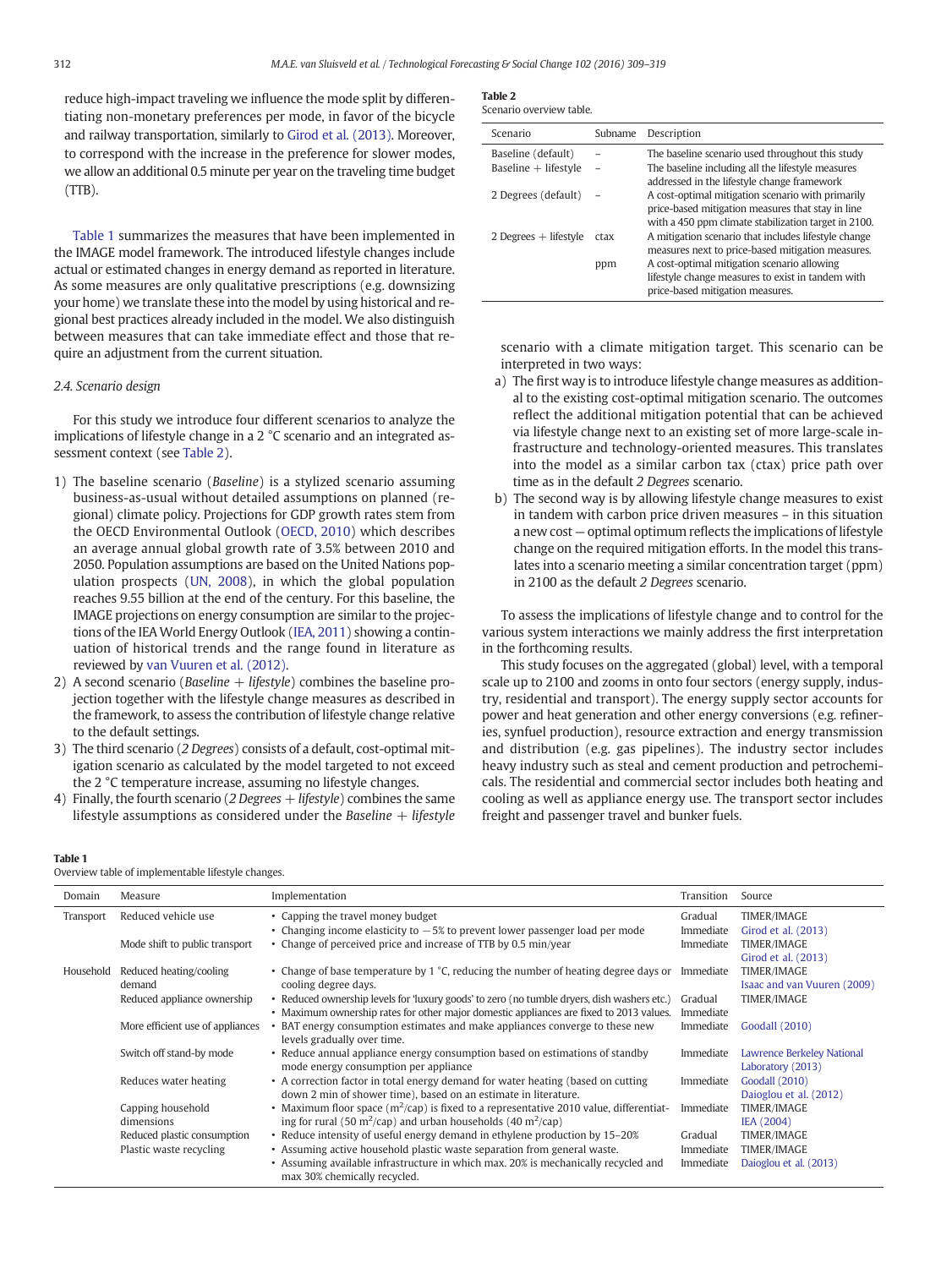<span id="page-4-0"></span>To assess the implications of lifestyle change measures on attaining the 2  $\degree$ C objective the analysis focuses on  $CO<sub>2</sub>$  emission trajectories and secondary energy carriers. Among the energy carriers addressed, solid fuel denotes coal (incl. cokes and other commercial solid fuels), liquid fuel denotes oil as light liquid fuel (LLF) or heavy liquid fuel (HLF) and commercial liquid fuel from biomass, gaseous fuel denotes natural gas.

# 3. Results

# 3.1. Direct implications of lifestyle change

In the following paragraphs we will discuss the implications of the lifestyle change for each sector.

## 3.1.1. Residential

The residential and commercial sector has been responsible for about 32% of total global final energy use and 19% of energy-related greenhouse gas emissions in 2010 and is expected to double or triple its emissions by mid-century due to increasing life-standards in emerging regions. The largest part of greenhouse gas emissions are indirect  $CO<sub>2</sub>$  emissions from electricity use in buildings ([Lucon et al., 2014](#page-9-0)), followed by emissions from direct energy use (with space heating and water heating as most energy consuming respectively) ([Steg, 2006](#page-10-0)).

In the baseline scenario, emissions in the residential and commercial sector are projected to increase from less than 3 GtCO<sub>2</sub> today to  $4$  GtCO<sub>2</sub> by 2100 (See Fig. 1). We find that the set of lifestyle change measures can lead to a sustained emission reduction potential of about 13% over time (and as early as 2030, see Table 3). Under stringent 2 °C climate ambitions, the calculations show that the measures have become less effective if combined with technology-oriented and energy efficiency measures (showing even a decreasing additional effect over time).

#### 3.1.2. Transport

The transport sector is often considered to be the most difficult and expensive sector to reduce greenhouse gas emissions ([Schäfer and](#page-10-0) [Victor, 2000](#page-10-0)). Conventional mitigation strategies focus on supply-side vehicle technology efficiency gains and fuel switching as the central theme for this sector. These measures create several challenges on the short term as most aspired technological changes are not yet commercially available and require major infrastructure changes and investments [\(Anable et al., 2012](#page-9-0)).

#### Table 3

Overview of emission reductions compared to baseline emissions for household related lifestyle change measures in the IMAGE model (in %).

|                                | Reductions compared to Baseline |      |      |
|--------------------------------|---------------------------------|------|------|
|                                | 2030                            | 2050 | 2100 |
| Baseline $+$ lifestyle         | 13%                             | 16%  | 15%  |
| 2 Degrees                      | 24%                             | 50%  | 84%  |
| 2 Degrees $+$ lifestyle (ctax) | 34%                             | 58%  | 87%  |

Lifestyle changes on the other hand could lead to an immediate shift from a predominant oil and bioenergy oriented to a more electricitybased transport sector (see [Fig. 2\)](#page-5-0). This is an effect of the mode shift from personal vehicles to public transport, which opens up opportunities to use renewable energy sources on the short term without substantial changes to the energy infrastructure. This change in transportation behavior has the potential to achieve an increasing emission reduction potential in the transport sector over time (see [Table 4](#page-5-0)), with a sustained reduction potential of about 35% by 2050 compared to baseline emissions. However, similar to the residential sector, we find that under 2 °C ambitions the lifestyle change measures lead to a relatively smaller reduction potential than the reduction potential achieved under Baseline assumptions (creating only a 7 to 13 percentage point deviation from the default over time).

# 3.2. Indirect implications of lifestyle change

Although lifestyle measures are not implemented in the energy supply and industry sector directly, some of the measures regarding energy and material conservation will lead indirectly to impacts in these sectors.

#### 3.2.1. Power sector

The energy supply sector is acknowledged to be the largest contributor to global anthropogenic greenhouse gas emissions, responsible for 35% in 2010. Although multiple options exist to reduce energy supply sector greenhouse gas emissions, the central theme in long-term mitigation scenarios is generally the development and deployment of lowcarbon technologies ([Clarke et al., 2014\)](#page-9-0). Society can have an indirect impact on the power supply sector and the composition of fuel for power generation by changing their energy consumption — either through reducing energy demand or by increasing the use of electricity



Fig. 1. Overview of the effect of lifestyle changes in the residential sector on the use of secondary energy carriers (panel a, in EJ) and CO<sub>2</sub> emission trajectories (panel b, in GtCO<sub>2</sub>).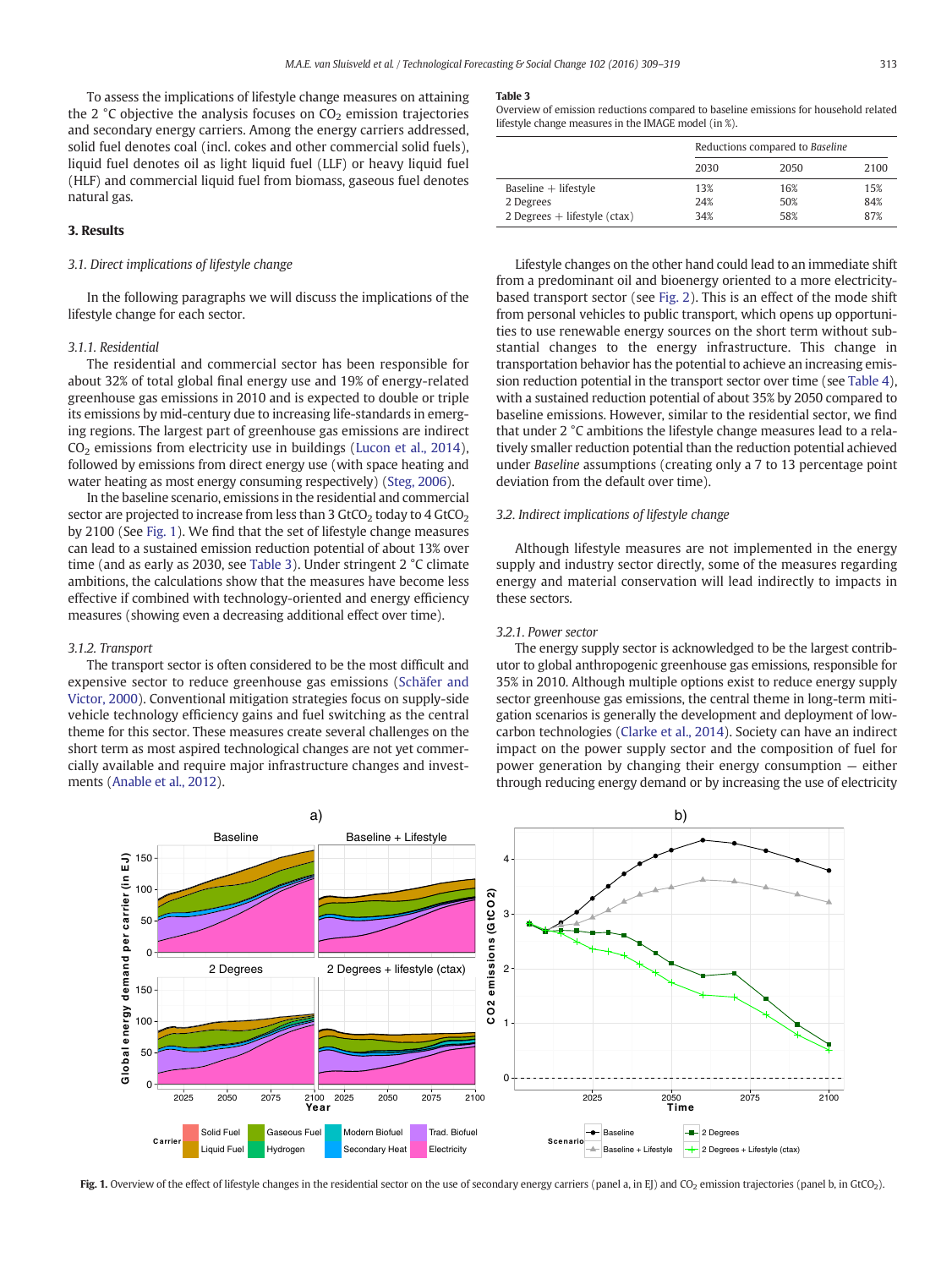<span id="page-5-0"></span>

Fig. 2. Overview of the effect of lifestyle changes in the transport sector on the use of secondary energy carriers (panel a - limited to passenger travel in EJ) and CO<sub>2</sub> emission trajectories (panel b, in  $GtCO<sub>2</sub>$ ).

in the household and transport domains. We observe that the introduced lifestyle changes lead to changes in electricity demand in the residential and transport sector, but these do not have a significant impact on the fuel mix or emissions in the power sector (see [Fig. 3\)](#page-6-0). Overall a sustained emission reduction potential of about 3–5% is achieved by 2030. In a 2 °C context an additional 2 percentage point greater emission reduction potential can be achieved in the energy supply sector compared to the default 2 °C mitigation scenario.

#### 3.2.2. Industry

Despite continued improvements in energy and process efficiency, industry related emissions are increasing and represent just over 30% of global greenhouse gas emissions in 2010 ([Lucon et al., 2014\)](#page-9-0). Lifestyle change measures can indirectly impact the producing industry through reducing material consumption (e.g. through curtailment and recycling and re-use). The effects of lifestyle change measures on the industry sector show to be limited in both the baseline as well as the 2 Degrees scenario (see [Fig. 3\)](#page-6-0). This is partly an effect created by only implementing measures that explicitly target the petrochemical sector (such as plastic reuse and recycling), as well as an effect of limited feedback of the industry to other demand sectors and vice versa. Hence in this study we find that a lower demand for materials (mainly polymers) leads to emission reductions that have a near negligible effect in the total industry sector (increasing up to 4% by 2100) (see [Fig. 4](#page-6-0)). Indirect effects of lifestyle changes in the transport sector and residential and commercial sectors are not further included in this estimate.

Overall, as underlined in the results, lifestyle changes do not impose large structural changes in the energy intensive sectors under both Baseline as 2 Degrees assumptions. This implies that in order to decarbonize these sectors the mitigation efforts remain dependent on technology-oriented measures. Given how the added effect of lifestyle

#### Table 4

Overview of emission reductions compared to baseline emissions for the transport related lifestyle change measures in the IMAGE model (in %).

|                                | Reductions compared to Baseline |      |      |
|--------------------------------|---------------------------------|------|------|
|                                | 2030                            | 2050 | 2100 |
| Baseline $+$ lifestyle         | 9%                              | 33%  | 35%  |
| 2 Degrees                      | 30%                             | 52%  | 76%  |
| 2 Degrees $+$ lifestyle (ctax) | 37%                             | 70%  | 89%  |

change measures become relatively smaller under 2 Degrees assumptions, we deduct that this is an effect of a decarbonizing energy system. However, as society is decarbonizing its energy intensive sectors, the weight of meeting 2 °C ambitions will shift to sectors that are less easily decarbonized. Especially for those sectors, lifestyle changes will play a vital role in reducing carbon emissions more early on (like the transport sector).

# 3.3. Implications of lifestyle change on 2 °C mitigation

Limiting temperature increase by 2  $^{\circ}$ C with a high likelihood (>66%) is often linked with staying within a cumulative  $CO<sub>2</sub>$  emission budget of 1000 GtCO<sub>2</sub> over the 2011–2100 timeframe [\(Clarke et al., 2014\)](#page-9-0). Under Baseline assumptions the cumulative emissions reach up to 5000 GtCO<sub>2</sub> in 2100. Lifestyle change measures show to have only a limited impact on the system as a whole — depicting a reduction potential of about 7% in total cumulative  $CO<sub>2</sub>$  emissions by 2100. Lifestyle change measures alone thus prove to be insufficient to stay in line with 2 °C ambitions (see [Fig. 5\)](#page-7-0).

Initially the impact of lifestyle change measures in a mitigation scenario on total  $CO<sub>2</sub>$  emissions appear to be analogous to the Baseline-equivalent. However, several vital differences can be observed. First of all, in order to not exceed the  $1000$  GtCO<sub>2</sub> carbon budget the energy system has to transform to a carbon neutral system which can be achieved no sooner than 2090 under cost-optimal assumptions. However, low effort and low cost lifestyle changes create additional emission reductions throughout the century leading to a total carbon budget of about  $650$  GtCO<sub>2</sub> in 2100 (or 27% less cumulative emissions than under default 2 Degrees). This is an effect of achieving negative emissions already by 2060.

If we correct for this effect by preventing the carbon budget to go beyond what is in line with 2 °C (2 Degree  $+$  lifestyle (ppm)), we find that lifestyle change measures allow a greater cumulative emission profile over the first half of the century. This higher emission profile is a manifestation of reduced energy demand in society, which dampens the adoption rate of more biomass-based energy supply and carbon storage technologies to replace existing capital and to compensate for the increasing energy need on the short-term. In the second half of the century the 2 Degrees  $+$  lifestyle (ppm) scenario follows a similar route as under default 2 °C settings, but due to reduced overall demand and an movement towards electric based transport, a greater volume of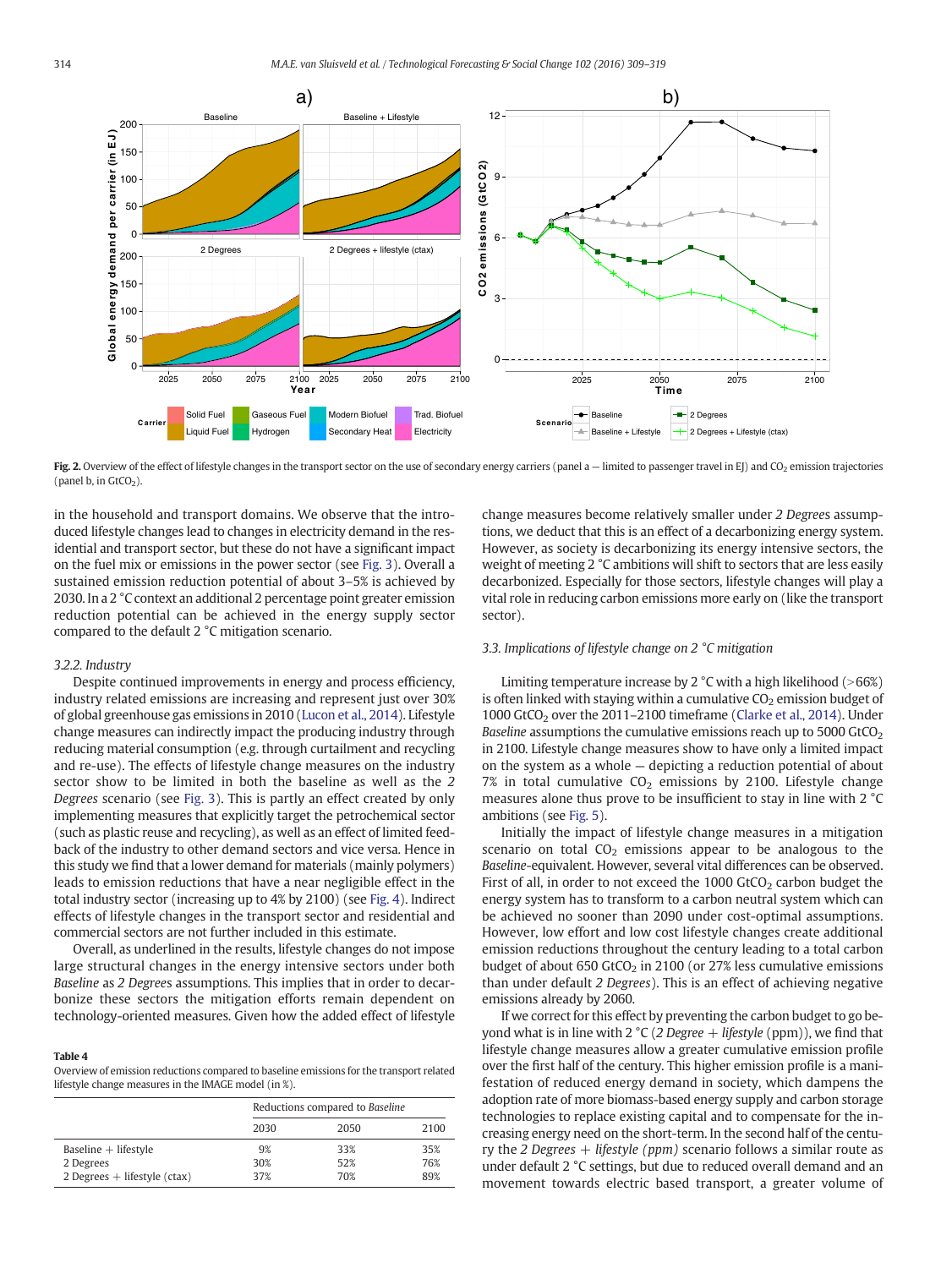<span id="page-6-0"></span>

Fig. 3. Overview of the effect of lifestyle changes on the power sector on the use of secondary energy carriers (panel a - in EJ, 'Electricity' represents power generated by renewable sources) and emission trajectories (panel b, in  $GtCO<sub>2</sub>$ ).

biomass has become available to be utilized in the power sector. This leads eventually to deeper negative emissions at the end of the century.

Overall, by preemptively reducing energy demand and transitioning to electricity-driven end-use sectors, multiple opportunities are unlocked to mitigate in the more difficult to mitigate sectors. This is in particular reflected in the required carbon pricing and total mitigation costs to remain within a carbon budget of  $1000$  GtCO<sub>2</sub>. As illustrated in [Fig. 6](#page-7-0), lifestyle change measures create a more cost-efficient mitigation scenario without additional radical changes in the energy infrastructure. This is represented by a carbon price value that is USD\$100/  $tCO<sub>2</sub>$  (or a sustained 15%) lower throughout the century under lifestyle assumptions than compared to the reference scenario. It is however important to underline that this effect is achieved by assuming that lifestyle changes can be realized without any costs for people or policies.

# 4. Discussion

# 4.1. Representation of lifestyle change in IAMs

In this study we have analyzed 10 different lifestyle change measures to reduce carbon emissions which are assumed to be of low cost and low effort in nature. Some caveats with respect to the analysis need to be accounted for:



Fig. 4. Overview of the effect of lifestyle measures in the industry sector on the use of secondary energy carriers (panel a) and emission trajectories (panel b, in GtCO<sub>2</sub>).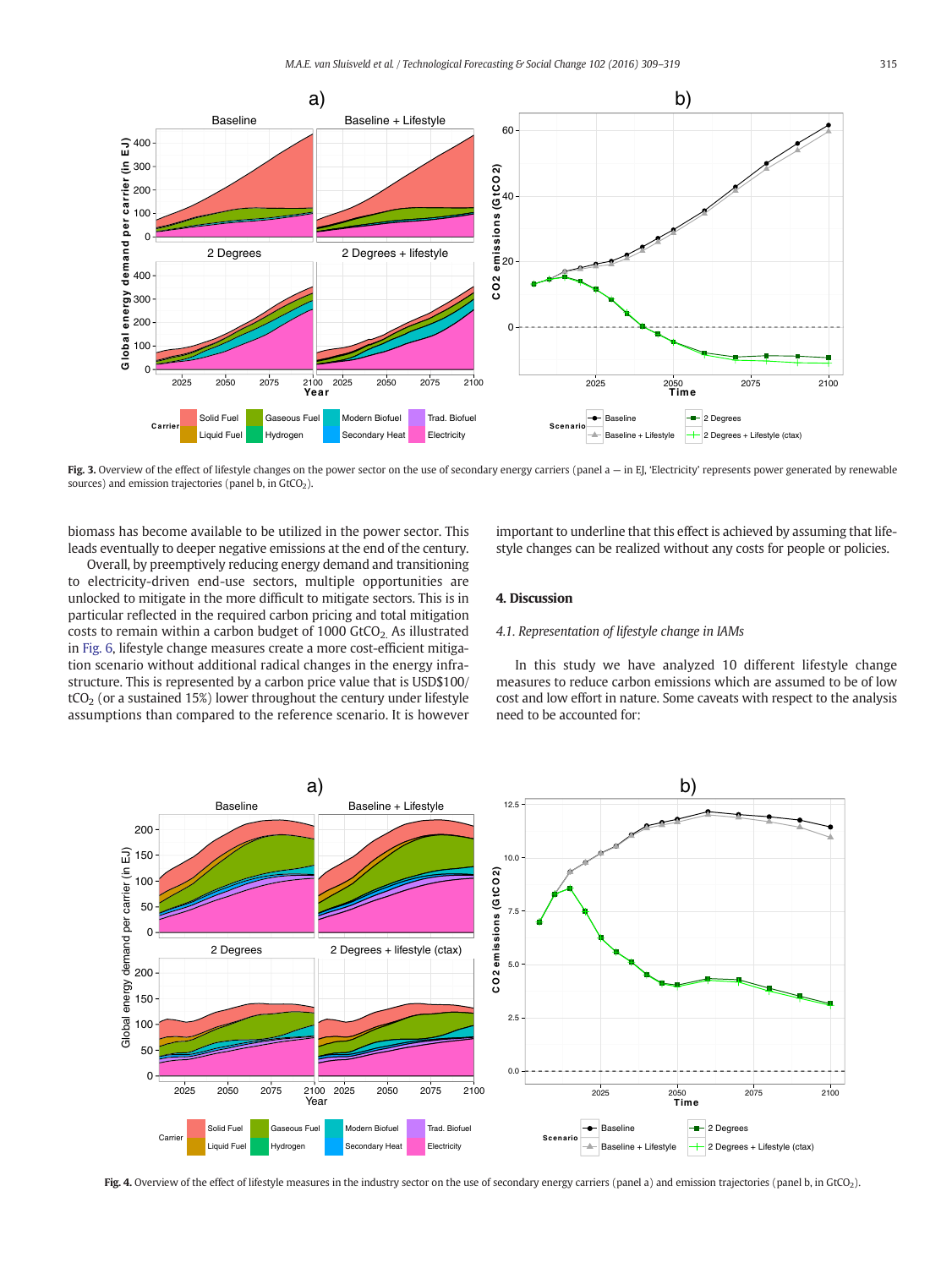<span id="page-7-0"></span>

Fig. 5. CO<sub>2</sub> emission trajectories for similar carbon pricing (left, in GtCO<sub>2</sub>) and similar climate target (right, in GtCO<sub>2</sub>).

1) Methodological limitations: The measures studied in this study are to some degree an arbitrary selection from the existing literature. Some scholars argue that focusing on low cost and low effort lifestyle measures, if unranked in terms of energy reduction potential, is not effective ([Gardner and Stern, 2008](#page-9-0)). In this study we focus more on curtailment measures which have a less quantifiable energy reduction potential than efficiency measures and could in this light be considered as less significant environmental behavior. However, as argued in [Poortinga et al. \(2003\)](#page-10-0) people probably undertake energy saving actions that are based on more popular notions of pro-environmental behavior (such as very simple and homy measures) and thus the measures tested in this study can be considered of higher symbolic value. The results in this study also compare to reduction potentials as reported in literature for the short term (20% in

both the residential ([Dietz et al., 2009; Lucon et al., 2014](#page-9-0)) and transport sector ([Sims et al., 2014\)](#page-10-0). This is surprising, as these studies do not differentiate between efficiency and curtailment behavior as explicitly as this study and also assume more radical change in the energy infrastructure.

Moreover, this study assumes changes in behavior that can be induced without any costs for the individual or intervening policies. This is most likely not the case, particularly considering the wide variety of behavioral intervention options (which vary in their success) and their short-lived effects [\(Abrahamse et al., 2005](#page-9-0)). Future work could include the evaluation of the costs of policy interventions required to achieve behavioral change, specifically as cost factors appeal to integrated assessment modeling.



Fig. 6. Differences in required carbon tax projections (left, in US\$2005) and total mitigation costs (right, in US\$2005) for the 2 Degrees and 2 Degrees + lifestyle scenario (ppm).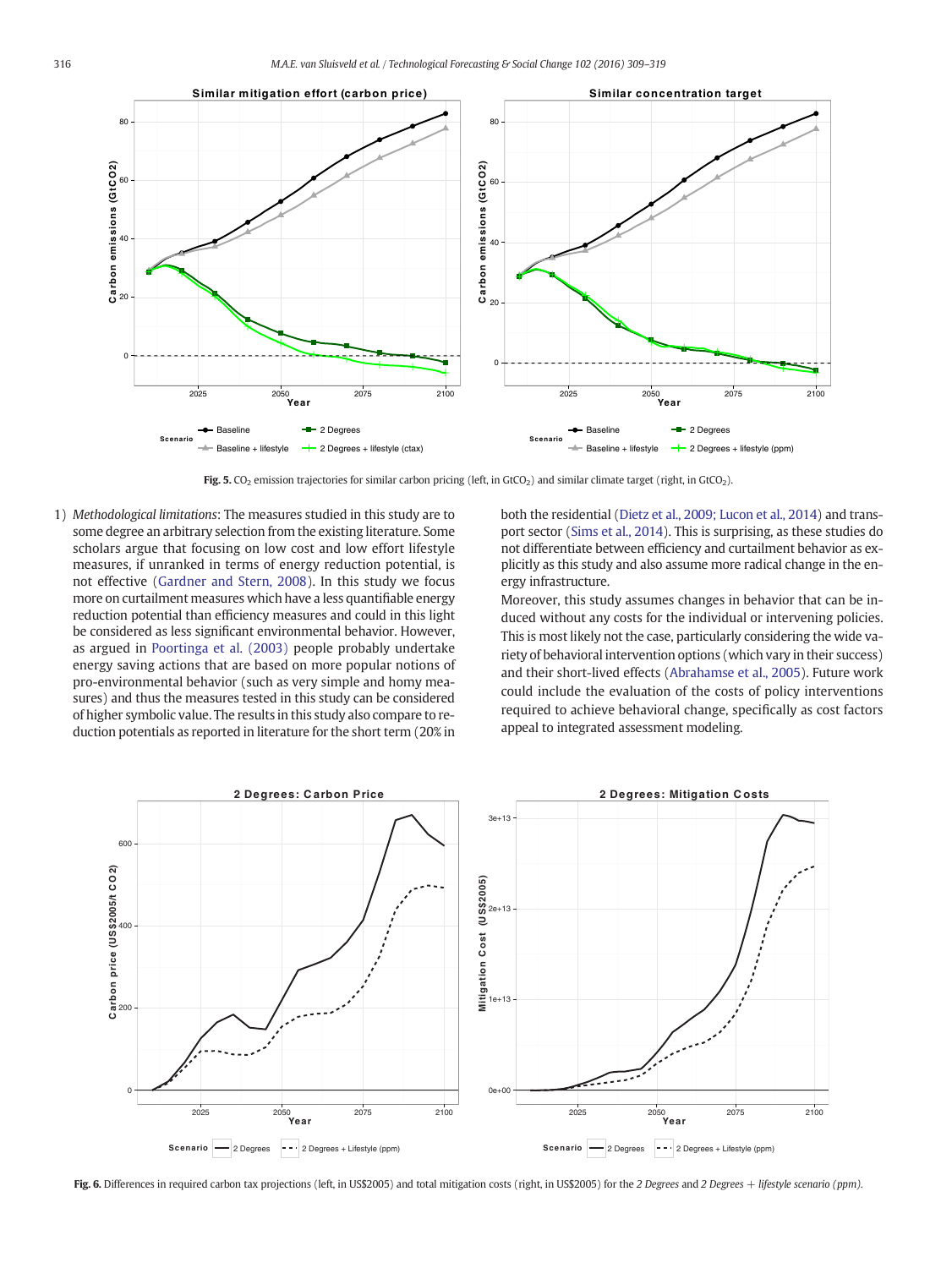<span id="page-8-0"></span>2) Limited representation of lifestyle change in IAMs: The way we have implemented most lifestyle change measures is by changing context-dependent variables. As socio-economic trends (such as low education, income, age, gender, employment status and attitudes) ([OECD, 2008\)](#page-9-0) and the interactions with lifestyle are not dynamically captured, one might argue that the study design is characterized by highly stylized assumptions.

An entry point to stepping away from ad-hoc implementation could be found in extending the influence of contextual factors next to the common carbon price driven responses or by creating further boundaries to optimization. Information needs to become available on the diversities and heterogeneities of behavior (e.g. preferences, agents, geographies, influence of past experiences) and included in the model. Further research could also focus on integrating other principles from techniques that model behavioral diversities more explicitly (e.g. agent-based modeling).

3) Limitations in integrated assessment: Generally energy models have a stylized representation of energy and material demand, which is mostly based on historically observed correlations between economic activity, energy or material intensity and energy or product demand. Although various interrelations are included in the IMAGE model, such as the interaction between energy demand for space heating, floor space, heating degree days and heating intensity (kJ $_{\mathrm{UE}}$ /m $^{2}$ /HDD) ([Daioglou et al., 2012; Isaac](#page-9-0) [and van Vuuren, 2009\)](#page-9-0), these are generally limited to the feedbacks between energy demand, energy resources and energy prices. The result of this is that feedbacks between various sectors are limited (i.e. impact of reduced vehicle use and reduced floorspace on the automobile and cement industries is not represented). Furthermore, as behavioral diversities are based on exogenous socio-economic parameters, the effect of reduced consumption on these is also poorly represented.

It should be noted that the purpose of this study is to qualitatively assess the possible implications of lifestyle change in mitigation scenarios rather than quantifying the available potential exactly. Therefore, we consider these caveats to be not important in the light of the conclusions.

4.2. Barriers and policies for lifestyle change measures

Several real-life challenges also exist which limit the potential and up-take of lifestyle change. There are several factors that play a role in real-world implementation of the measures discussed in this study.

- 1) Ability to adopt: The ability to adopt certain lifestyle changes is highly dependent on contextual factors, such as the availability of knowledge, the available infrastructure, cultural norms and economic factors ([Steg, 2008\)](#page-10-0). As described in [Csutora \(2012\),](#page-9-0) [Gatersleben et al.](#page-9-0) [\(2002\)](#page-9-0) and [Tabi \(2013\),](#page-10-0) the energy demand for heating and electricity seems to some degree more closely related to socio-economic and demographic factors (e.g. income, household size, family composition) than any other factor. Willing individuals might therefore have limited space to dissociate itself from environmentally indifferent behavior.
- 2) Tailored approach: Generally a combination of regulatory, economic and information-based instruments ("policy packages") are more effective than single policy instruments [\(Rohde et al., 2012; OECD,](#page-10-0) [2008; Abrahamse et al., 2005\)](#page-10-0). Although information campaigns achieve only modest changes in behavior, they are in particular effective for low cost and low effort changes [\(Steg, 2008](#page-10-0)). The participation rate could be increased by combining information-based tools with regulatory policy instruments, such as obligating the collection of waste as well as capping the use of plastic per capita. The effectiveness of economic instruments is more dichotomous, as they can be push (making environmental unfavorable behavior more expensive and

subsequently less attractive) or pull incentives (making environmental behavior less expensive). Pull measures are perceived as more voluntary (freedom of choice) and are therefore more accepted, yet may be less effective than push measures because these are noncommittal in nature [\(Steg, 2008](#page-10-0)).

- 3) Continuous priming: Measures to overcome habitual behaviors are aimed at increasing the level of awareness, which require tailored and repeated knowledge until the desired change is acquired or in line with current (energy saving) trends [\(Lindén et al., 2006](#page-9-0)). Maintaining these changes in behavior is specifically challenging, as is illustrated in a multitude of behavioral phenomena that describe the return to habitual behavior (such as the drawback effect [\(EEA, 2013](#page-9-0)) or various change undermining behaviors (such as observed with the so-called rebound effect [\(Madlener and Alcott, 2009](#page-9-0)), boomerang effect [\(Harding and Rapson, 2013](#page-9-0)) or moral licensing ([Tiefenbeck et al., 2013\)](#page-10-0)).
- 4) Extent: As people are more familiar with ways to reduce direct energy use than indirect energy use, incentives to reduce energy demand in households are perceived as more favorable. Direct energy use has the benefit of being more easily monitored on meters in and around the house, whereas for indirect energy use it is unclear how far the extent reaches [\(Steg, 2008\)](#page-10-0). This in particular creates obstacles in implementing lifestyle changes in, for example, sustainable consumption for which also substantial reduction potential is reported (in particular for reduced meat consumption) [\(Stehfest et al., 2009\)](#page-10-0).

Introducing and sustaining lifestyle change is thus not as straightforward as a (prescriptive) modeling approach may suggest. The design of a successful policy strategy requires knowledge of all these factors that determine and sustain changes in specific behaviors.

#### 5. Conclusion

This study aimed to explore the implications of various low-cost and directly implementable lifestyle changes in a 2 °C mitigation context. By using the IMAGE integrated assessment framework we have compared four scenarios in terms of secondary energy demand, carbon emission reductions and their economic potential to their reference case. The main conclusions of this study are:

This study presents a relatively simple method for assessing lifestyle changes measures in IMAGE. Integrated assessment models generally do not explicitly model behavior. Within the IMAGE framework behavioral heterogeneity can be embedded through mechanisms causing a specific order of preference based on (non-) energy prices and by capping or fixing other energy demand drivers. In this study we introduced lifestyle measures by changing key model parameters in line with estimates in literature. This method provides a relatively simple method to assess the implications of lifestyle change measures in an integrated assessment context. However, as socio-economic trends and various interactions between sectors are not dynamically captured in the model, study designs like these are characterized by highly stylized assumptions. In order to conduct more proper behaviorally-realistic modeling, information needs to become available on the diversities and heterogeneities of behavior (e.g. preferences, agents, geographies, influence of past experiences) and included in the model.

Lifestyle changes are most effective in the end-use sectors, leading to a  $CO<sub>2</sub>$  emission reduction potential of about 15% in the residential and 35% in the transport sector compared to baseline emissions. The results show that lifestyle change can impact fuel demand and carbon emissions both directly and indirectly in the residential sector, mainly through changing (water) heating habits and by reducing appliance energy use. These lifestyle changes can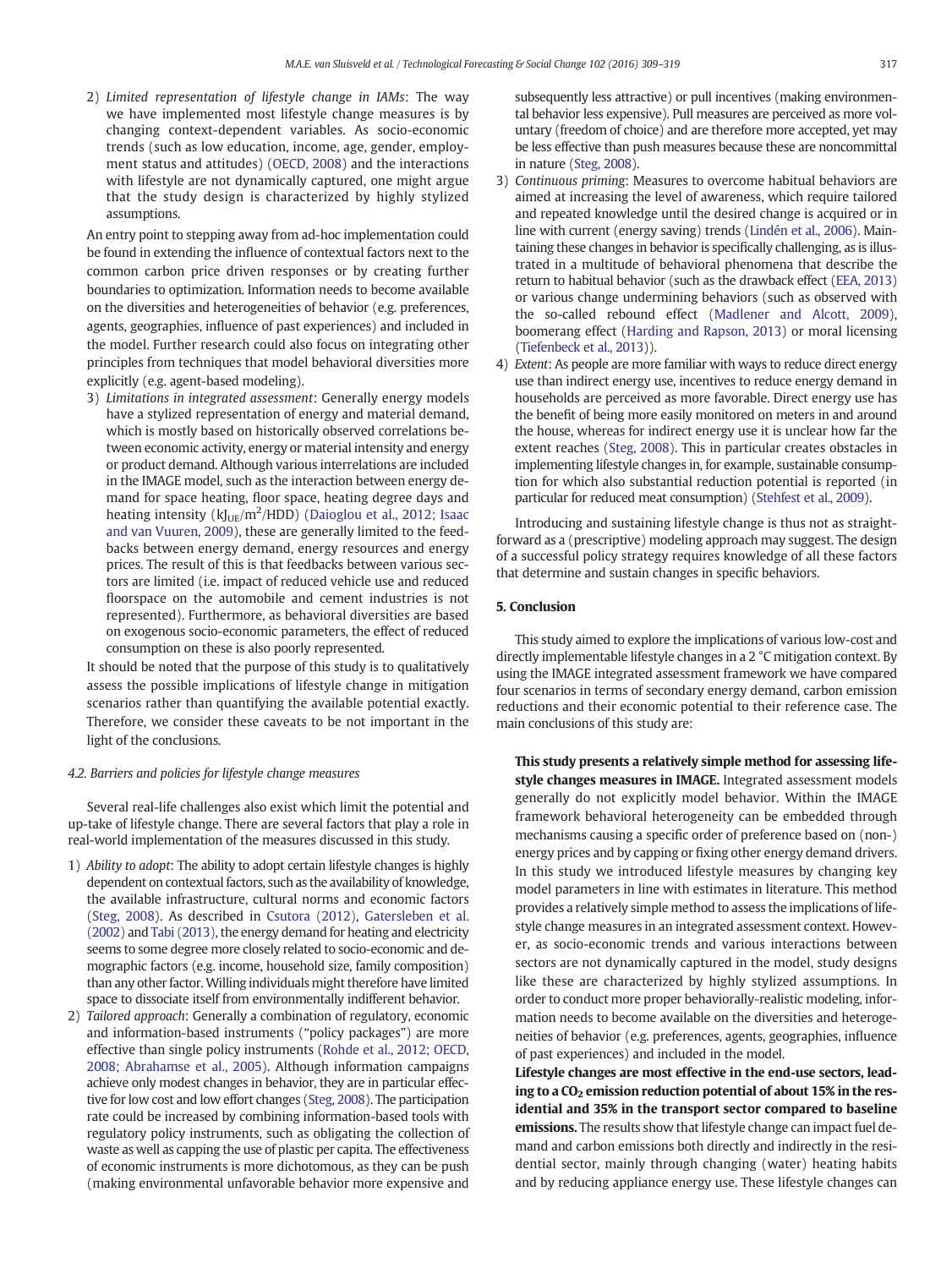<span id="page-9-0"></span>lead to a reduction of residential emissions by about 13% compared to the baseline assumptions. Furthermore, structural changes in travel behavior could reduce  $CO<sub>2</sub>$  emissions in the transport sector by about 35% in 2050 compared to baseline emissions. In the power sector, as well as the industry sector, lifestyle changes generally have an indirect impact — leading to negligible changes in fuel composition and emission reductions.

The effects of lifestyle change measures in mitigation scenarios are analogous to baseline scenarios but the overall impact is reduced. The lifestyle change measures considered in this study are on their own insufficient to meet the 2 °C climate objective. Moreover, as these changes do not impose large structural changes in the energy intensive sectors under both Baseline as 2 Degrees assumptions, a 2 °C mitigation strategy remains dependent on technology-oriented policy measures. However, in mitigation scenarios, the contribution of lifestyle measures are dampened in the end-use sectors as the effectiveness overlaps with more technology-oriented measures.

Lifestyle change measures create opportunities to mitigate in sectors without more radical changes in (1) the energy infrastructure and (2) on the short term. This leads to a more costefficient mitigation strategy. By preemptively reducing energy demand and transitioning to electricity-driven end-use sectors, multiple opportunities are unlocked to mitigate in the more difficult to mitigate sectors. Moreover, it allows for a more gradual energy transition as lifestyle changes allow for a greater cumulative emission profile over the first half of the century. This is in particular reflected in the required carbon pricing that is  $USD$100/tCO<sub>2</sub>$  (or a sustained 15%) lower throughout the century under lifestyle assumptions than compared to the reference.

# Acknowledgments

The research leading to these results has received funding from the European Union Seventh Framework Programme FP7/2007-2013 under grant agreement no. 282846 (LIMITS) and no. 603942 (PATHWAYS). The authors would like to thank Bastien Girod at ETH Zürich for providing comments and suggestions that helped in the improvement of this article.

# References

- Abrahamse, W., Steg, L., Vlek, C., Rothengatter, T., 2005. A review of intervention studies aimed at household energy conservation. J. Environ. Psychol. 25, 273–291. http:// dx.doi.org[/10.1016/j.jenvp.2005.08.002](http://dx.doi.org/10.1016/j.jenvp.2005.08.002).
- Anable, J., Brand, C., Tran, M., Eyre, N., 2012. Modelling transport energy demand: a socio-technical approach. Energ Policy 41, 125–138. http://dx.doi.org[/10.1016/j.](http://dx.doi.org/10.1016/j.enpol.2010.08.020) [enpol.2010.08.020.](http://dx.doi.org/10.1016/j.enpol.2010.08.020)
- Bedford, T., Jones, P., Walker, H., 2004. "[Every Little Bit Helps](http://refhub.elsevier.com/S0040-1625(15)00260-7/rf0015) …" Overcoming the [Challenges to Researching, Promoting and Implementing Sustainable Lifestyles](http://refhub.elsevier.com/S0040-1625(15)00260-7/rf0015).
- Bernstein, L., Bosch, P., Canziani, O., Chen, Z., Christ, R., Davidson, O., Hare, W., Karoly, D., Kattsov, V., Kundzewicz, Z., Liu, J., Lohmann, U., Manning, M., Matsuno, T., Menne, B., Metz, B., Mirza, M., Nicholls, N., Nurse, L., Pachauri, R., Palutikof, J., Qin, D., Ravindranath, N., Reisinger, A., Ren, J., Riahi, K., Rosenzweig, C., Schneider, S., Sokona, Y., Solomon, S., Stott, P., Stouffer, R., Sugiyama, T., Swart, R., Tirpak, D., Vogel, C., Yohe, G., 2007. [Climate Change 2007: Summary for Policymakers. pp. 12](http://refhub.elsevier.com/S0040-1625(15)00260-7/rf0020)–17.
- Cagno, E., Worrell, E., Trianni, A., Pugliese, G., 2013. A novel approach for barriers to industrial energy efficiency. Renew. Sustain. Energy Rev. 19, 290–308. http://dx.doi. org[/10.1016/j.rser.2012.11.007](http://dx.doi.org/10.1016/j.rser.2012.11.007).
- Clarke, L., Edmonds, J., Krey, V., Richels, R., Rose, S., Tavoni, M., 2009. International climate policy architectures: overview of the EMF 22 International Scenarios. Energy Econ. 31, S64–S81. http://dx.doi.org[/10.1016/j.eneco.2009.10.013](http://dx.doi.org/10.1016/j.eneco.2009.10.013).
- Clarke, L., Jiang, K., Akimoto, K., Babiker, M., Blanford, G., Fisher-Vanden, K., Hourcade, J.-C., Krey, V., Kriegler, E., Löschel, A., McCollum, D., Paltsev, S., Rose, S., Shukla, P.R., Tavoni, M., Van der Zwaan, B.C.C., Van Vuuren, D.P., 2014. [Assessing transformation](http://refhub.elsevier.com/S0040-1625(15)00260-7/rf0035) [pathways. In: Edenhofer, O., Pichs-Madruga, R., Sokona, Y., Farahani, E., Kadner, S.,](http://refhub.elsevier.com/S0040-1625(15)00260-7/rf0035) [Seyboth, K., Adler, A., Baum, I., Brunner, S., Eickemeier, P., Kriemann, B., Savolainen,](http://refhub.elsevier.com/S0040-1625(15)00260-7/rf0035) [J., Schlömer, S., von Stechow, C., Zwickel, T., Minx, J.C. \(Eds.\), Climate Change 2014:](http://refhub.elsevier.com/S0040-1625(15)00260-7/rf0035)

[Mitigation of Climate Change. Contribution of Working Group III to the Fifth](http://refhub.elsevier.com/S0040-1625(15)00260-7/rf0035) [Assessment Report of the Intergovernmental Panel on Climate Change. Cambridge](http://refhub.elsevier.com/S0040-1625(15)00260-7/rf0035) [University Press, Cambridge](http://refhub.elsevier.com/S0040-1625(15)00260-7/rf0035).

- Csutora, M., 2012. One more awareness gap? The behaviour–impact gap problem. J. Consum. Policy 35, 145–163. http://dx.doi.org[/10.1007/s10603-012-9187-8](http://dx.doi.org/10.1007/s10603-012-9187-8).
- Daioglou, V., van Ruijven, B.J., van Vuuren, D.P., 2012. Model projections for household energy use in developing countries. Energy 37, 601–615. http://dx.doi.org/[10.1016/](http://dx.doi.org/10.1016/j.energy.2011.10.044) [j.energy.2011.10.044](http://dx.doi.org/10.1016/j.energy.2011.10.044).
- Daioglou, V., Faaij, A.P.C., Saygin, D., Wicke, B., Patel, M.K., van Vuuren, D.P., 2013. Energy demand and emissions of the non-energy sector. Energy Environ. Sci. 7, 482. http:// dx.doi.org[/10.1039/c3ee42667j](http://dx.doi.org/10.1039/c3ee42667j).
- De Almeida, A., Fonseca, P., Schlomann, B., Feilberg, N., 2011. Characterization of the household electricity consumption in the EU, potential energy savings and specific policy recommendations. Energy Build. 43, 1884–1894. http://dx.doi.org[/10.1016/j.](http://dx.doi.org/10.1016/j.enbuild.2011.03.027) [enbuild.2011.03.027](http://dx.doi.org/10.1016/j.enbuild.2011.03.027).
- De Vries, B., Van Vuuren, D., Den Elzen, M., Janssen, M., 2001. [Technical Documentation](http://refhub.elsevier.com/S0040-1625(15)00260-7/rf0060) [November 2001 The IMAGE Project Department of International Environmental](http://refhub.elsevier.com/S0040-1625(15)00260-7/rf0060) [Assessment National Institute of Public Health and the Environment \(RIVM\) P. O.](http://refhub.elsevier.com/S0040-1625(15)00260-7/rf0060) [Box 1 3720 BA Bilthoven The Netherlands](http://refhub.elsevier.com/S0040-1625(15)00260-7/rf0060).
- Dietz, T., Gardner, G.T., Gilligan, J., Stern, P.C., Vandenbergh, M.P., 2009. Household actions can provide a behavioral wedge to rapidly reduce US carbon emissions. Proc. Natl. Acad. Sci. U. S. A. 106, 18452–18456. http://dx.doi.org/[10.1073/pnas.](http://dx.doi.org/10.1073/pnas.0908738106) [0908738106](http://dx.doi.org/10.1073/pnas.0908738106).
- EEA, 2005. EEA Report 11/2005 [Household Consumption and the Environment.](http://refhub.elsevier.com/S0040-1625(15)00260-7/rf0070)
- EEA, 2013. Achieving Energy Effi[ciency Through Behaviour Change: What Does it Take?](http://refhub.elsevier.com/S0040-1625(15)00260-7/rf0075) Fisher, B.S., Nebojsa, N., Alfsen, K., Corfee Marlot, J., de la Chesnaye, F., Hourcade, J.-C., Jiang, K., Kainuma, M., La Rovere, E., Matysek, A., Rana, A., Riahi, K., Richels, R., Rose, S., Van Vuurem, D., Warren, R., Nakicenovic, N., Corfee Morlot, J., van Vuuren, D.P., 2007. [Issues](http://refhub.elsevier.com/S0040-1625(15)00260-7/rf0080) [related to mitigation in the long-term context. Climate Change 2007: Mitigation.](http://refhub.elsevier.com/S0040-1625(15)00260-7/rf0080) [Contribution of Working Group III to the Fourth Assessment Report of the Inter-](http://refhub.elsevier.com/S0040-1625(15)00260-7/rf0080)[Governmental Panel on Climate Change. Cambridge University Press, Cambridge, p. 82](http://refhub.elsevier.com/S0040-1625(15)00260-7/rf0080).
- Gardner, B.G.T., Stern, P.C., 2008. The short list [the most effective actions U.S.](http://refhub.elsevier.com/S0040-1625(15)00260-7/rf0085) [households can take to curb climate change. Environ. Mag. 50, 12](http://refhub.elsevier.com/S0040-1625(15)00260-7/rf0085)–26.
- Gatersleben, B., Steg, L., Vlek, C., 2002. Measurement and determinants of environmentally significant consumer behavior. Environ. Behav. 34, 335–362. http://dx.doi.org/[10.](http://dx.doi.org/10.1177/0013916502034003004) [1177/0013916502034003004](http://dx.doi.org/10.1177/0013916502034003004).
- Geels, F.W.W.T., 2005. Processes and patterns in transitions and system innovations: refining the co-evolutionary multi-level perspective. Technol. Forecast. Soc. Chang. 72, 681–696. http://dx.doi.org[/10.1016/j.techfore.2004.08.014](http://dx.doi.org/10.1016/j.techfore.2004.08.014).
- Geppert, J., Stamminger, R., 2010. Do consumers act in a sustainable way using their refrigerator? The influence of consumer real life behaviour on the energy consumption of cooling appliances. Int. J. Consum. Stud. 34, 219–227. http://dx.doi.org[/10.1111/j.](http://dx.doi.org/10.1111/j.1470-6431.2009.00837.x) [1470-6431.2009.00837.x](http://dx.doi.org/10.1111/j.1470-6431.2009.00837.x).
- Girod, B., van Vuuren, D.P., de Vries, B., 2013. Influence of travel behavior on global  $CO<sub>2</sub>$ emissions. Transp. Res. A Policy Pract. 50, 183–197. http://dx.doi.org[/10.1016/j.tra.](http://dx.doi.org/10.1016/j.tra.2013.01.046) [2013.01.046](http://dx.doi.org/10.1016/j.tra.2013.01.046).
- Goodall, C., 2010. [How to Live a Low-Carbon Life: The Individual's Guide to Stopping](http://refhub.elsevier.com/S0040-1625(15)00260-7/rf0110) [Climate Change](http://refhub.elsevier.com/S0040-1625(15)00260-7/rf0110).
- Gutowski, T., Taplett, A., Allen, A., Banzaert, A., Cirinciore, R., Figueredo, S., Fredholm, S., Gallant, B., Jones, A., Krones, J., Lin, C., Morales, A., Quinn, D., Roberts, M., Scaringe, R., Sukkasi, S., Tomczak, M., Vechakul, J., Wolf, M., 2008. [Environmental Life Style](http://refhub.elsevier.com/S0040-1625(15)00260-7/rf0115) [Analysis \(ELSA\). pp. 1](http://refhub.elsevier.com/S0040-1625(15)00260-7/rf0115)–5.
- Harding, M., Rapson, D., 2013. [Does Absolution Promote Sin? The Conservationist's](http://refhub.elsevier.com/S0040-1625(15)00260-7/rf0120) [Dilemma](http://refhub.elsevier.com/S0040-1625(15)00260-7/rf0120).
- Hof, A., Van Sluisveld, M.A.E., Deetman, S., Van Vuuren, D.P., 2013. [Scenario report 2:](http://refhub.elsevier.com/S0040-1625(15)00260-7/rf0125) [workshop report. Feasibility of Transitions in 2 Degree Scenarios, p. 2013](http://refhub.elsevier.com/S0040-1625(15)00260-7/rf0125).
- IEA, 2004. Oil Crises & Climate Challenges [30 Years of Energy Use in IEA Countries](http://refhub.elsevier.com/S0040-1625(15)00260-7/rf0130).
- IEA, 2008. [Worldwide Trends in Energy Use and Ef](http://refhub.elsevier.com/S0040-1625(15)00260-7/rf0135)ficiency.
- IEA, 2011. [World Energy Outlook. p. 2011](http://refhub.elsevier.com/S0040-1625(15)00260-7/rf0140).
- IEA, 2012. [World Energy Outlook. pp. 1](http://refhub.elsevier.com/S0040-1625(15)00260-7/rf0145)–690.
- IPCC, 2014. [Summary for policymakers. Climatee Change 2014: Mitigation of Climate](http://refhub.elsevier.com/S0040-1625(15)00260-7/rf0150) [Change. Contribution of Working Group III to the Fifth Assessment Report of the](http://refhub.elsevier.com/S0040-1625(15)00260-7/rf0150) [Intergovernmental Panel on Climate Change. Cambridge University Press, Cambridge,](http://refhub.elsevier.com/S0040-1625(15)00260-7/rf0150) [United Kingdom and New York, NY, USA.](http://refhub.elsevier.com/S0040-1625(15)00260-7/rf0150)
- Isaac, M., van Vuuren, D.P., 2009. Modeling global residential sector energy demand for heating and air conditioning in the context of climate change. Energ Policy 37, 507–521. http://dx.doi.org/[10.1016/j.enpol.2008.09.051.](http://dx.doi.org/10.1016/j.enpol.2008.09.051)
- Lawrence Berkeley National Laboratory, 2013. Standby power summary table [WWW document] URL: [http://standby.lbl.gov/summary-table.html.](http://standby.lbl.gov/summary-table.html)
- Lindén, A.-L., Carlsson-Kanyama, A., Eriksson, B., 2006. Efficient and ineffi[cient aspects of](http://refhub.elsevier.com/S0040-1625(15)00260-7/rf0165) [residential energy behaviour: what are the policy instruments for change? Energ](http://refhub.elsevier.com/S0040-1625(15)00260-7/rf0165) [Policy 34, 1918](http://refhub.elsevier.com/S0040-1625(15)00260-7/rf0165)–1927.
- Lucon, O., Ürge-Vorsatz, D., Zain Ahmed, A., Akbari, H., Bertoldi, P., Cabeza, L., Eyre, N., Gadgil, A., Harvey, L., Jiang, Y., Liphoto, E., Mirasgedis, S., Murakami, S., Parikh, J., Pyke, C., Vilariño, V., 2014. [Buildings. Climate Change 2014: Mitigation of Climate](http://refhub.elsevier.com/S0040-1625(15)00260-7/rf0170) [Change. Contribution of Working Group III to the Fifth Assessment Report of the](http://refhub.elsevier.com/S0040-1625(15)00260-7/rf0170) [Intergovernmental Panel on Climate Change.](http://refhub.elsevier.com/S0040-1625(15)00260-7/rf0170)
- Madlener, R., Alcott, B., 2009. Energy rebound and economic growth: a review of the main issues and research needs☆. Energy 34, 370–376. http://dx.doi.org/[10.1016/j.energy.](http://dx.doi.org/10.1016/j.energy.2008.10.011) [2008.10.011](http://dx.doi.org/10.1016/j.energy.2008.10.011).
- Metz, B., Davidson, O.R., Bosch, P.R., Dave, R., Meyer, L.A., 2007. [Climate change 2007:](http://refhub.elsevier.com/S0040-1625(15)00260-7/rf0180) [mitigation. Contribution of Working Group III to the Fourth Assessment Report of](http://refhub.elsevier.com/S0040-1625(15)00260-7/rf0180) [the Intergovernmental Panel on Climate Change. Cambridge University Press,](http://refhub.elsevier.com/S0040-1625(15)00260-7/rf0180) [Cambridge, United Kingdom and New York, NY, USA.](http://refhub.elsevier.com/S0040-1625(15)00260-7/rf0180)

OECD, 2008. [Household Behaviour and the Environment](http://refhub.elsevier.com/S0040-1625(15)00260-7/rf0185) — Reviewing the Evidence.

OECD, 2010. [OECD Environmental Outlook to 2050: The Consequences of Inaction, 2010](http://refhub.elsevier.com/S0040-1625(15)00260-7/rf0190).